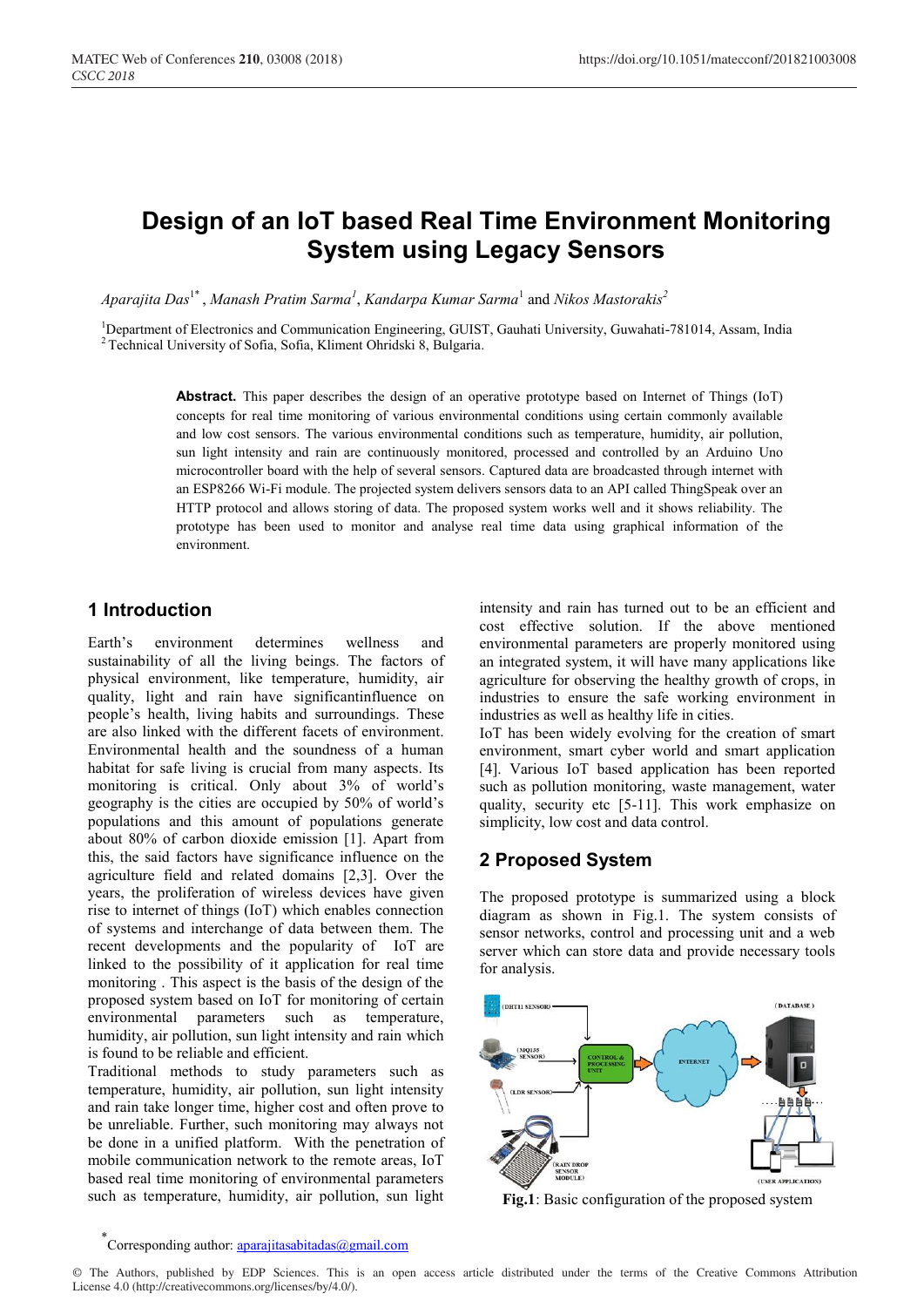The base of the system is built up using an Arduino UNO board which provide control and processing with the help of ATmega 328 microcontroller. The sensor networks consist of various sensors to sense key environmental parameters such as temperature, humidity, air pollution, sun light intensity and rain. The Arduino directly communicate with the individual sensor and collects necessary data. Once data are available, it performs a series of processes and transfers the data to the server via a Wi-Fi module (ESP8266). The sensors that are configured and are used for monitoring real time data of the environment are DHT11 (Temperature & Humidity Sensor),MQ135 (gas sensor), KG004 (rain drop sensor) module and RES-0276 light dependent resistor (LDR). On the server side, we have chosen an API platform which provides support for various graphical analysis tools such as MATLAB, Google Gauge etc. These tools enhance the analysis and visualization capabilities and provide a better graphical user interface.

# **2.1 System Design and Implementation**

The primary focus of this work is to design an IoT based monitoring system which keeps track of environmental parameters such as temperature, humidity, air pollution, sun light intensity and rain. The design works in real time and captures the data for analysis. The description covers the creation of sensor networks, electronic device, the functional software requirements, programming and development process, the implementation and testing as well as the end- product of the prototype. The details of the different constituent blocks are included in the subsequent paragraphs.

**A. Sensor Network Design-** The only way to get the real sense of the various environmental parameters is through the use of the sensors. The design of the sensor network is crucial part of the system as the end user would rely on data provided by these sensors only. Correctly designed and accurately calibrated sensor network will serve the purpose. The sensors used to measure various environmental parameters have been listed in the Table1. The DHT11 Sensor provides a temperature and humidity readouts with a calibrated digital signal reading. It uses the digital signal acquisition method for temperature

| <b>Sensor Name/Models</b> | <b>Measurement Parameters</b>                  |
|---------------------------|------------------------------------------------|
| <b>DHT-11</b>             | Temperature and Humidity                       |
| $MO-135$                  | $NH3, NOx$ , alcohol, Benzene,<br>smoke, $CO2$ |
| Rain Sensor KG004         | Rain drop                                      |
| LDR RES-0276              | Light Intensity                                |

Table1: List of Sensors



**Fig.2**:Actual schematic of the prototype

reading capture and appropriate humidity sensing mechanism which guarantees consistency and long-term steadiness. DHT11 sensor comprises a resistive-type humidity measurement component and an Negative Temperature Coefficient (NTC) temperature measurement component.

MQ135 gas sensor is sensitive to benzene,alcohol,smoke etc. This sensor is composed of a micro  $AL_2O_3$  ceramic tube, tin dioxide  $(SnO<sub>2</sub>)$  sensitive layer, measuring electrode and heater are fixed into a crust made by plastic and stainless steel net. The heater confers necessary work conditions for work of sensitive components. The enveloped MQ135 has 6 pins, 4 of them are used to fetch signals and other 2 are used for providing heating current [12]. Resistance value of MQ135 is different for various kinds and concentration gases. So, when using this component, sensitivity adjustment is very necessary. For this, calibration of the detector is needed.

The rain sensor module KG004 is a cost effective sensor and it works through a series of exposed parallel traces on board which produces electrical variations when drops or water volume changes.

For sensing the light intensity of the sun, the LDR has been used. An LDR is a resistive sensor whose resistance changes with the light intensity that falls upon it. This allows them to be used in light sensing circuits. The resistance of this decreases with increasing incident light intensity. The four mentioned sensors are connected to the digital inputs 7 and analog inputs A2, A0 and A1 of the Arduino UNO R3 board respectively. Fig. 2 shows the connection terminals that exist in the system.

#### **B. Programming Environment & Development Process**

The microcontroller in the Adruino board is programmed with the Adruino IDE for connecting to the sensor network, reading their data and finally for sending these data over Wi-Fi network after pre-processing. For storing the data on the server side ThingSpeak platform has been used. ThingSpeak is an open source IoT application and API to store and retrieve data from things using the HTTP protocol over the Internet or via a Local Area Network (LAN). The complete steps that has been followed for successful transmission of sensor values described by the flowchart as in fig. 3.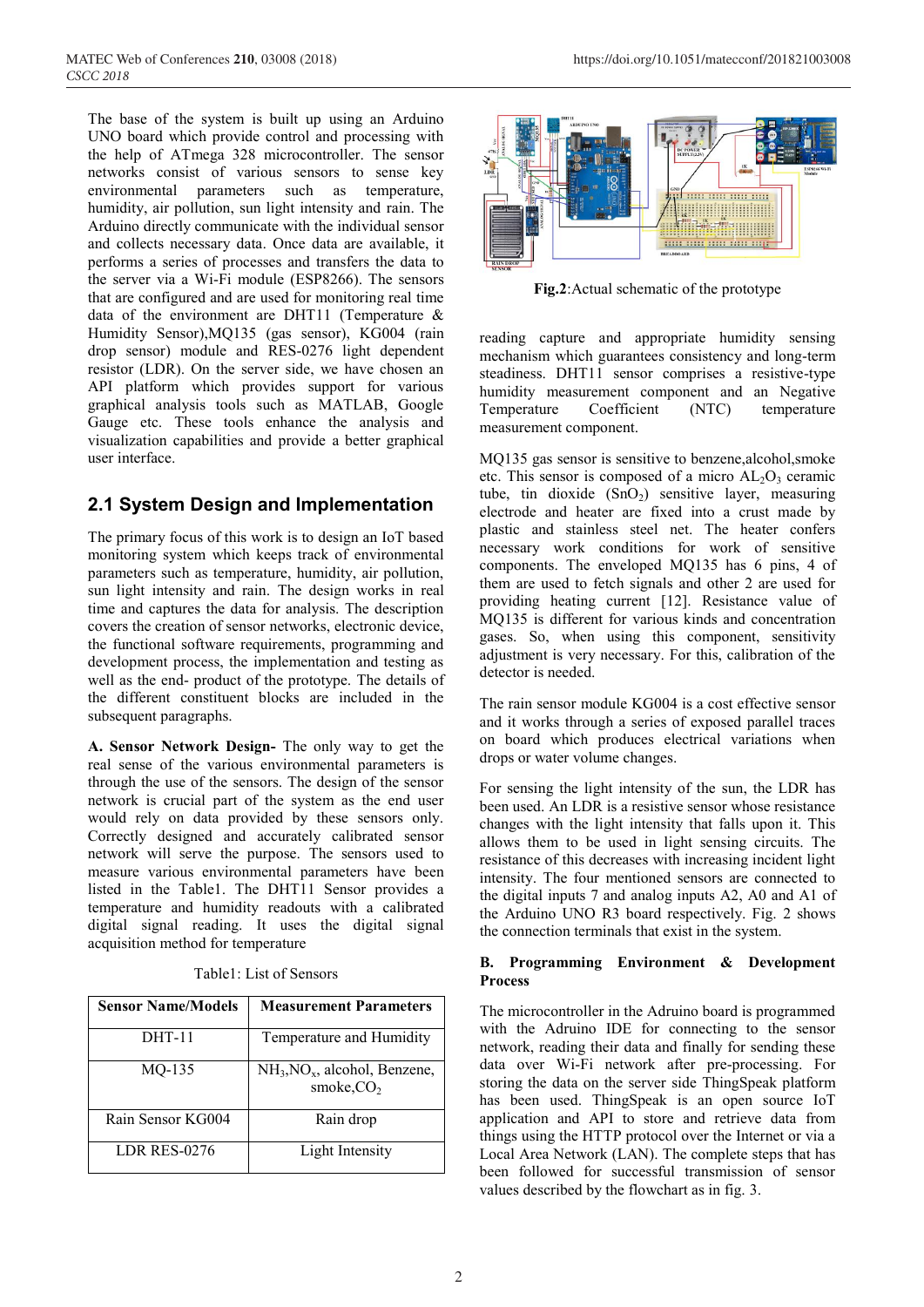

**Fig.3**: Flowchart of the program

ThingSpeak enables the creation of sensor logging applications, location tracking applications, and a social network of things with status updates. System broadcast sensors' data wirelessly with the help of an ESP8266 Wi-Fi module based on the Adruino board through internet connection to ThingSpeak for further analysis. The services or information in the servers are provided through the Internet that are connected through LAN and made available for users via smart phones, web browser or other web browser devices to make the system more intelligent, adaptable and efficient. The ThingSpeak platform has been integrated with MATLAB and can be performed MATLAB based data analysis. ThingSpeak has got its own toolbox in MATLAB. The ThingSpeak public channel has been used to analyse and visualize collected data with the built-in "Analysis" and"Visualizations" MATLAB apps.

### **3 Results and Discussions**

In this section, we discuss about the experiments performed and the results derived.

#### **3.1 Experimental Results**

With an aim to check the reliability of the design, the IoT based monitoring system, certain experiments are performed and results derived. The results derived are presented here and the performance of the system is also analysed. The connections are made as explained above and the setup is exposed to the environmental parameters under test to determine the levels of temperature, humidity, rain, light intensity and pollutant gases. The captured data are all passed to the server using wi-fi links which has already been explained. The device runs a measurement after every 15 seconds and sends the data to the server. Fig. 4 shows the embedded system with the sensors connected for reading environmental parameters and the ESP8266 Wi-Fi module to send parameter values and store in the storage cloud which is available for sharing. After successful completion of sensing, the data is processed and stored in database for future reference. After completing the analysis on data the threshold values will be set for controlling purpose. Fig. 5 shows a desktop view of the sensors data accessed through a browser. The parameters that are seen in the browser are the state of the humidity, temperature, amount of rain, light intensity and level of  $CO<sub>2</sub>$  gas value at the time



**Fig.4**: Prototype of the real-time monitoring system

| <b>Field 3 Chart</b>                                                                                                                                   | $B$ $D$ $A$ $B$                  | Field 4 Chart                                                             | $\sigma$ $\sigma$ $\sigma$ $\pi$                                                     |
|--------------------------------------------------------------------------------------------------------------------------------------------------------|----------------------------------|---------------------------------------------------------------------------|--------------------------------------------------------------------------------------|
| Rain, Light, Gas, Temperature & Humidity<br>Monitoring System<br>962.5<br>Rain<br>957.5 45<br>22.55<br>22.50<br>Date                                   | 23.00<br>21.05<br>Thinglorak.com | Monitoring System<br>270<br>reich<br><b>Show</b><br>240<br>22.50<br>22.55 | Rain, Light, Gas, Temperature & Humidity<br>21:00<br>23:05<br>Date<br>Thinglawsk.com |
|                                                                                                                                                        |                                  |                                                                           |                                                                                      |
| <b>Chart With Multiple Series 1</b><br>Temperature & Humidity<br>10<br>the property of the property of the property of the property of the property of | G O M                            | <b>Field 5 Chart</b><br>Oxide Level<br>990                                | $B$ $D$ $A$ $B$<br>Rain, Light, Gas, Temperature & Humidity<br>Monitoring System     |

**Fig.5**: Desktop view of the sensors data in a browser

while the experiments are performed. At present, the gas sensor has been calibrated particularly for  $CO<sub>2</sub>$  gas. The list of the data appeared as the data has been recorded at the interval of 15 second. Now these data have been storing in cloud and can be used for the analysis of the parameter and continuous monitoring purpose.

#### **3.2 Analysis and Visualization**

The ThingSpeak support communication with MATLAB environment that enable use of desktop tools to analyse and visualize data stored on ThingSpeak.com. ThingSpeak is integrated with MATLAB, so code can be run right from the server side. Fig. 6 shows the histogram of temperature variation for a 10 hour period. The variation can be checked for any period of time. Here variation was checked over last10 hours of data, from the time of running the code. The X-axis plots the temperature in degree-Celsius and Y-axis plots the number of measurements for each temperature. Similarly, histogram data is also studied for the humidity variation as shown in the fig.7. The results are reliable and show very little variation despite making continuous reading for 24 hours and with repeated resets. Fig. 8 shows the variation of  $CO<sub>2</sub>$  in two different environments. The experiment was performed in open fresh air and indoor room air having considerable number of people. Fresh air  $CO<sub>2</sub>$  level are usually in the range 350-400ppm while maximum safe indoor level is up to 1000 ppm [13]. From the figure it can be clearly seen the result.

# **4 Conclusions**

In this paper, we have presented the design, implementation and testing of a low cost IoT based environment monitoring system. The description covers the details of monitoring of various parameters of the environment using an IoT based system and remotely accessing the data through the internet. The data